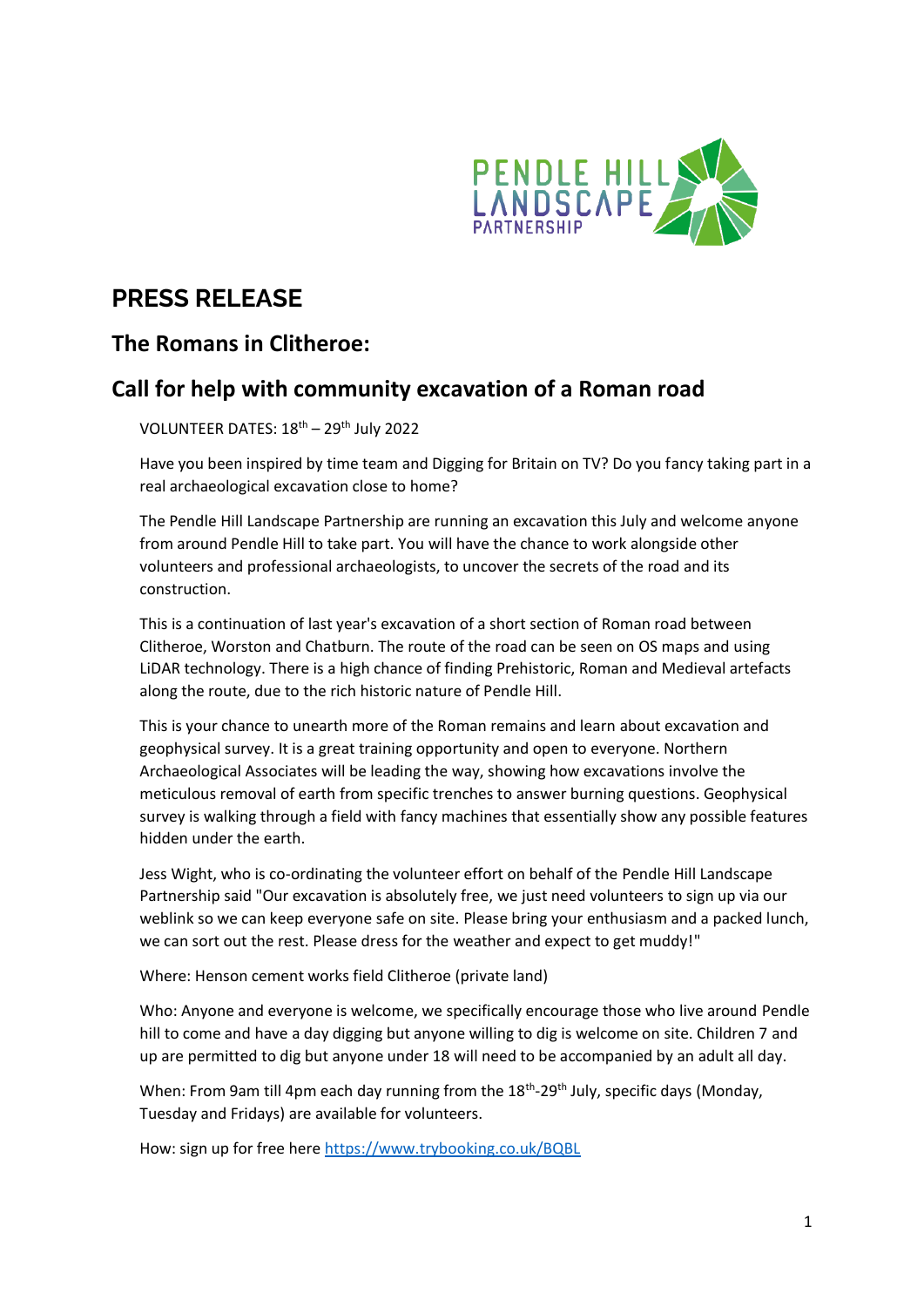### MEDIA:







**<https://www.pendlehillproject.com/project/archaeology> <https://www.youtube.com/watch?v=gR-ZCoVk-WE&t=183s>**